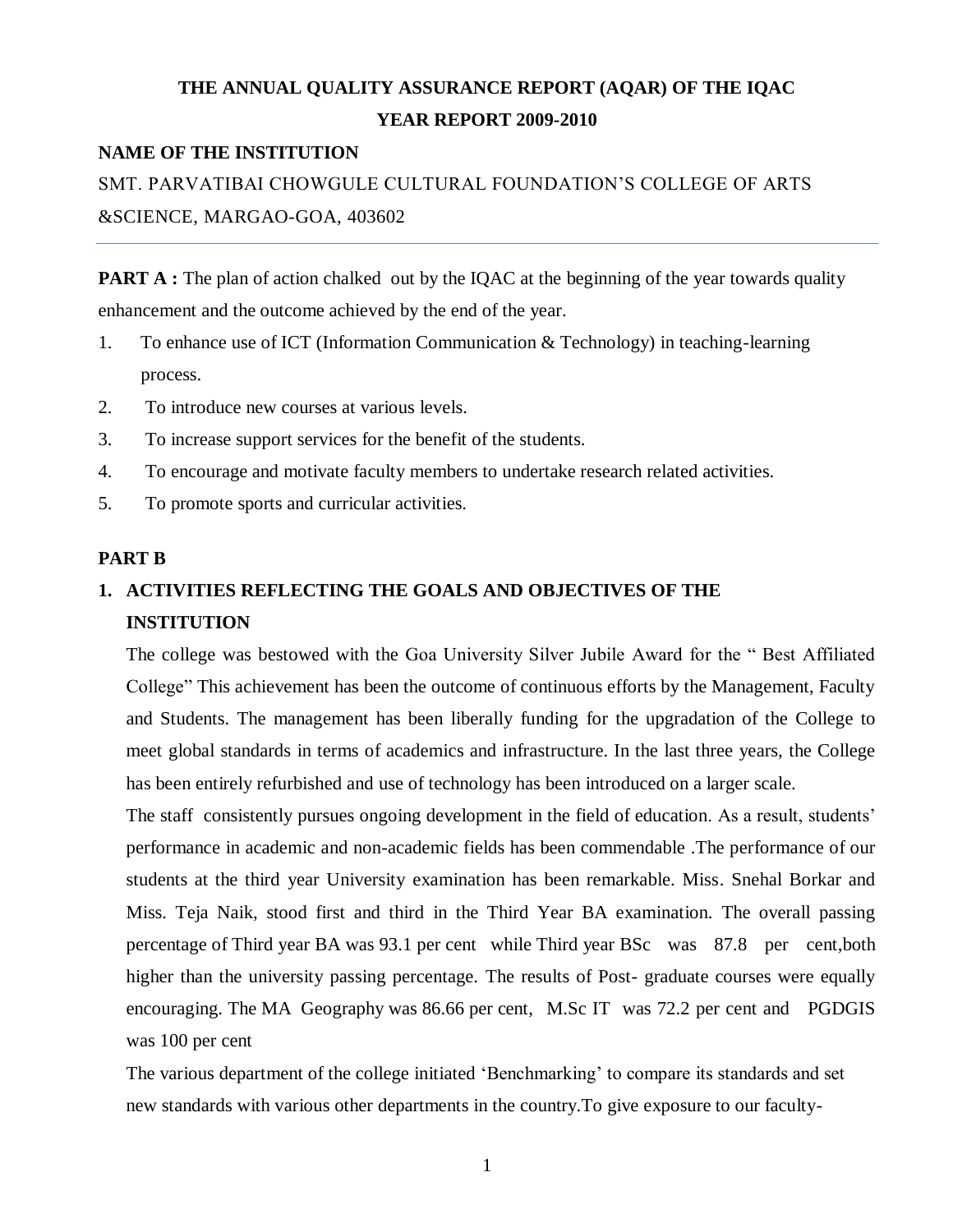students an international exposure , the college had faculty students exchange programme with "Sodra" Latin Gynasium , Stockholm.

The College received J.P. Naik citation(Award) for excellence in the field of education in State if Maharashtra, Goa and Karnataka instituted by Ramchandra Mahadev Madhyakar Education Society, Kolhapur and the college Magazine "Vidya" won the best Magazine for the year 2008-09 There was significant performance by the students in Co- curricular Activities and Sports.

# **NEW ACADEMIC PROGRAMMES INITIATED**

Considering global changes and evolving needs in education, the college started the following self financed courses that are affiliated to Goa University:

- (a) Post graduate diploma in Geo informatics.
- (b) BA (Psychology six units)

The college subsequently applied for M Sc in Analytical Chemistry, Post-Graduate Diploma in Human Genetics and Pathological Techniques and Ph. D programme in Geography.

Post Graduate Diploma in Human Genetics , still continues as an independent self-financed course initiated by the Department of Zoology of this college.

With the objective of linking academics with employability, the college organised a meeting with industrialists. As a result of which, several add – on courses and short terms courses were started in various disciplines like Certificate courses in French, Portuguese, Horticulture & Floriculture, Surveying, Business Oriented Competencies and Functional Journalism were started. The aim was to provide a professional edge to our students in the job market.

# **2. INNOVATIONS IN CURRICULAR DESIGN AND TRANSACTION**

Members of the faculty have been actively involved in innovatively implementing the new syllabi designed by Goa University for the academic year 2009- 10 at the third year level. All the departments were associated with this work. Several departments conducted workshops to discuss the scope and limitations of the new syllabus as well. To name a few

- a) The Department of Mathematics organized a workshop to discuss the scope of T.Y.B.Sc syllabus in July 2009.
- b) The Department of Philosophy organized a workshop to streamline the scope and limits of a foundation course paper titled Environmental Ethics on  $17<sup>th</sup>$  "July 2009.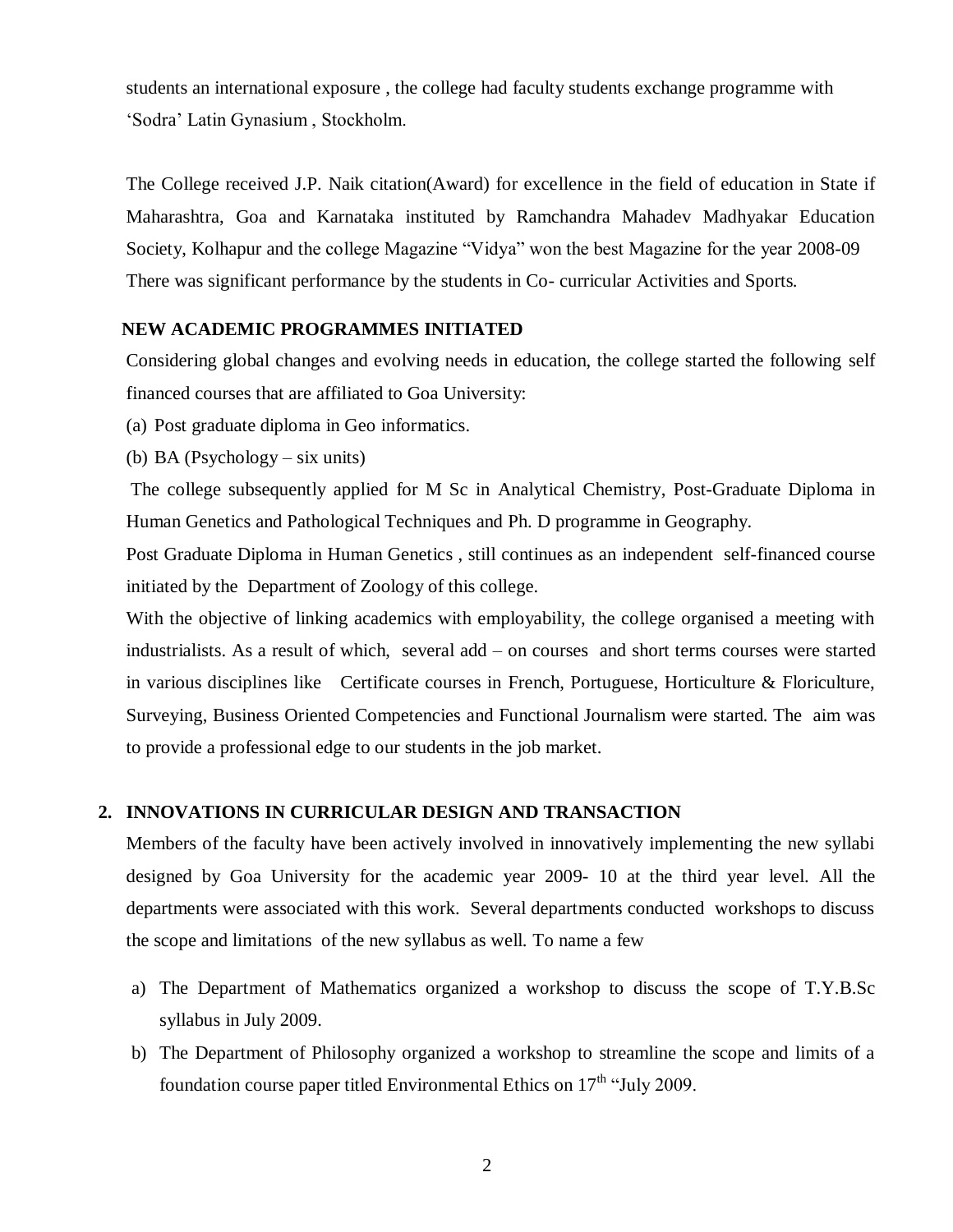c) One day workshop "Scheme and Pattern of Question papers at Undergraduate level in Geography" was organized by the Department of Geography on  $1<sup>st</sup>$  August 2009 for the faculty in Geography of various colleges.

For all these workshops , faculty members from other colleges also attended .The idea was to bring uniformity in curriculum and teaching pedagogy.

The syllabi and curricula for the short-term courses were designed by faculty members of the College like wise the syllabus for Post graduate diploma was prepared by the faculty members of Geography.

#### **3. INTER- DISCIPLINARY PROGRAMMES STARTED :**

First year B.A./B.Sc students are taught a course in Environmental Studies and Information Technology while the S.Y.B.Sc. students have a Foundation Course programme in Environmental Ethics and Dialectics. S.Y.B.A. students are offered a Foundation Course in Population Studies and Human Rights. All these courses are interdisplinary in nature.

Most of the short-term certificate courses like certificate course in French, Portuguese and Horticulture are inter- disciplinary in nature.

#### **4. EXAMINATION REFORMS IMPLEMENTED:**

Since the University introduced the semester system, with ISA (Intra-Semester Assessment) and SEE (Semester End Examination) components, two examination committees were constituted to carry out the effective implementation of ISA and SEE. Both committees carry out the duties allotted, which include the collection of question papers, preparation of examination schedules, conducting of examinations, collection of assessed answer sheets and preparation of results. This ensures the smooth functioning of the examination without burdening a certain section of teachers.

Though the University has allowed a flexibility in the conduct of ISA, the college has adopted an uniform pattern for effective functioning of the same.

Secondly, All the teachers submit typed question paper, this has minimise manual error and faster proof reading of the question paper.

The committee displayed boards of the schedule of the examination and marks allocations for each of the examination with the objective of encouraging students to appear examination as per the schedule.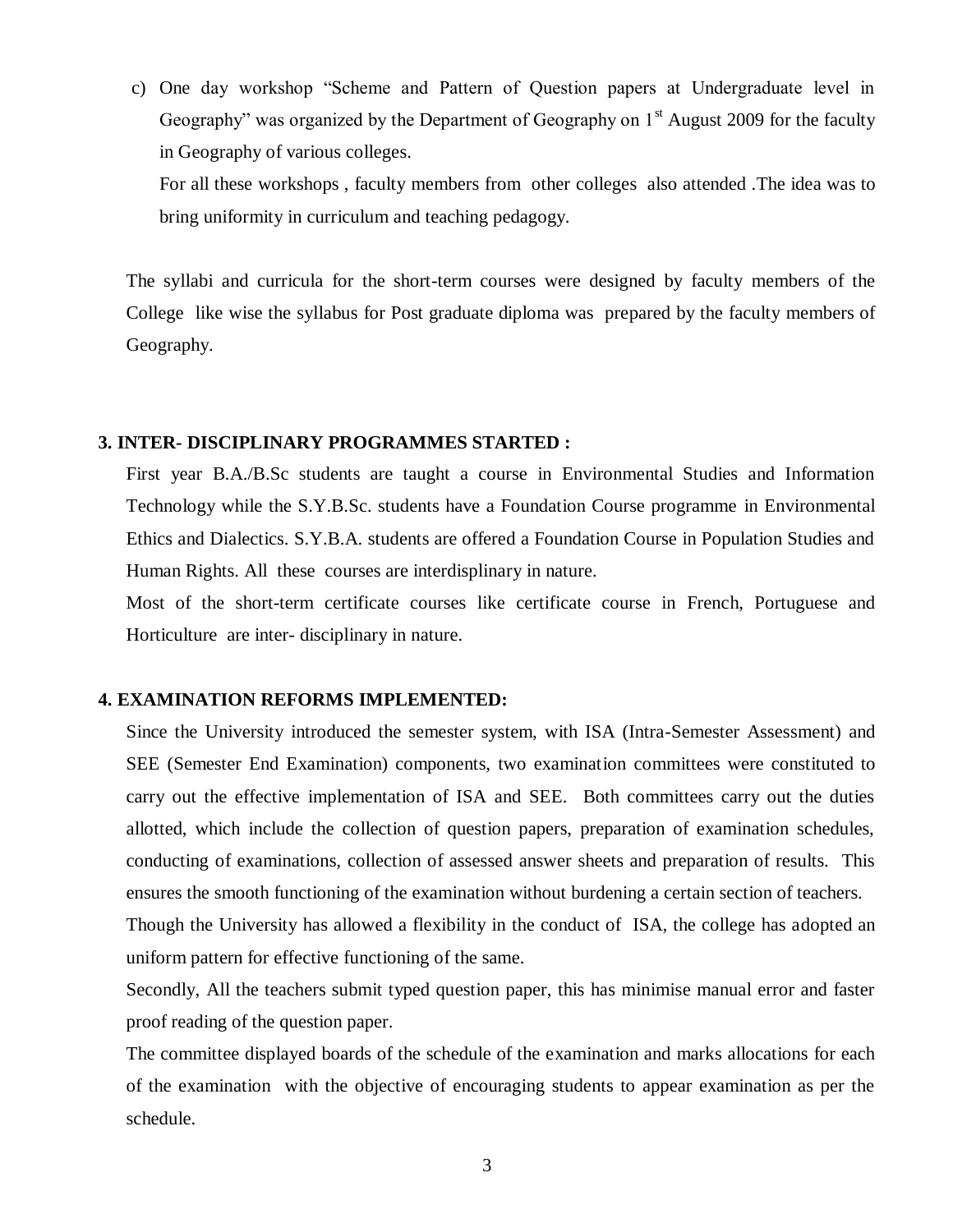## **5.NUMBER OF CANDIDATES WHO CLEARED NET/SET :**

Ms. Yogita Bhakale, a faculty member from the Department of Geology, passed National Eligibility Test conducted by UGC in December 2009.

## **6. TOTAL NUMBER OF SEMINAR S/WORKSHOPS CONDUCTED**

 During the academic year, the college organized three National-level seminars, one state level seminar and workshops.

workshops. The details are as follows:

#### **a. National Seminars/ Conferences: 04**

The college encourages various departments to enhance knowledge in their respective subjects.

- 1. The Department of Chemistry organized a One Day state level Seminar on "Recent Trends in Chemistry" on  $2<sup>nd</sup>$  December, 2009.
- 2. The Department of Geography organized a two-day National Conference on "Contemporary Environment Issues, Technologies and Management", on  $22<sup>nd</sup>$  and  $23<sup>rd</sup>$  January, 2009.
- 3. The Department of Hindi organized a one day National seminar on "Mannu Bhandari Ka Rachanatmak Avadaan", on 5<sup>th</sup> March, 2010.
- 4. The Department of Marathi organized a two-day National Seminar on "Bhiku Pai Angle"s Literature : A Critical Perspective", on  $6^{th}$  &  $7^{th}$  January, 2010.

## Workshops :12

Several Workshops and meetings were held in our college:

- 1. Workshop on "Writing Assignments" was organized for college students by Ms. Marie-Lise Blain, Manager,Academic Writing Help Centre, University of Ottawa, Canada on  $2<sup>nd</sup>$  July 2009.
- 2. Three days Training Programme in ARCGIS by ESRI India, Bangalore was conducted on  $27<sup>th</sup>$  to  $29<sup>th</sup>$  July 2009. This was attended by students of M.A Geography and staff of Geography Department.
- 3. One day Workshop on "Scheme and Pattern of Question Papers at Undergraduate Level in Geography" was organized by Department of Geography on  $1<sup>st</sup>$  August 2009 for the Faculty in Geography of various colleges.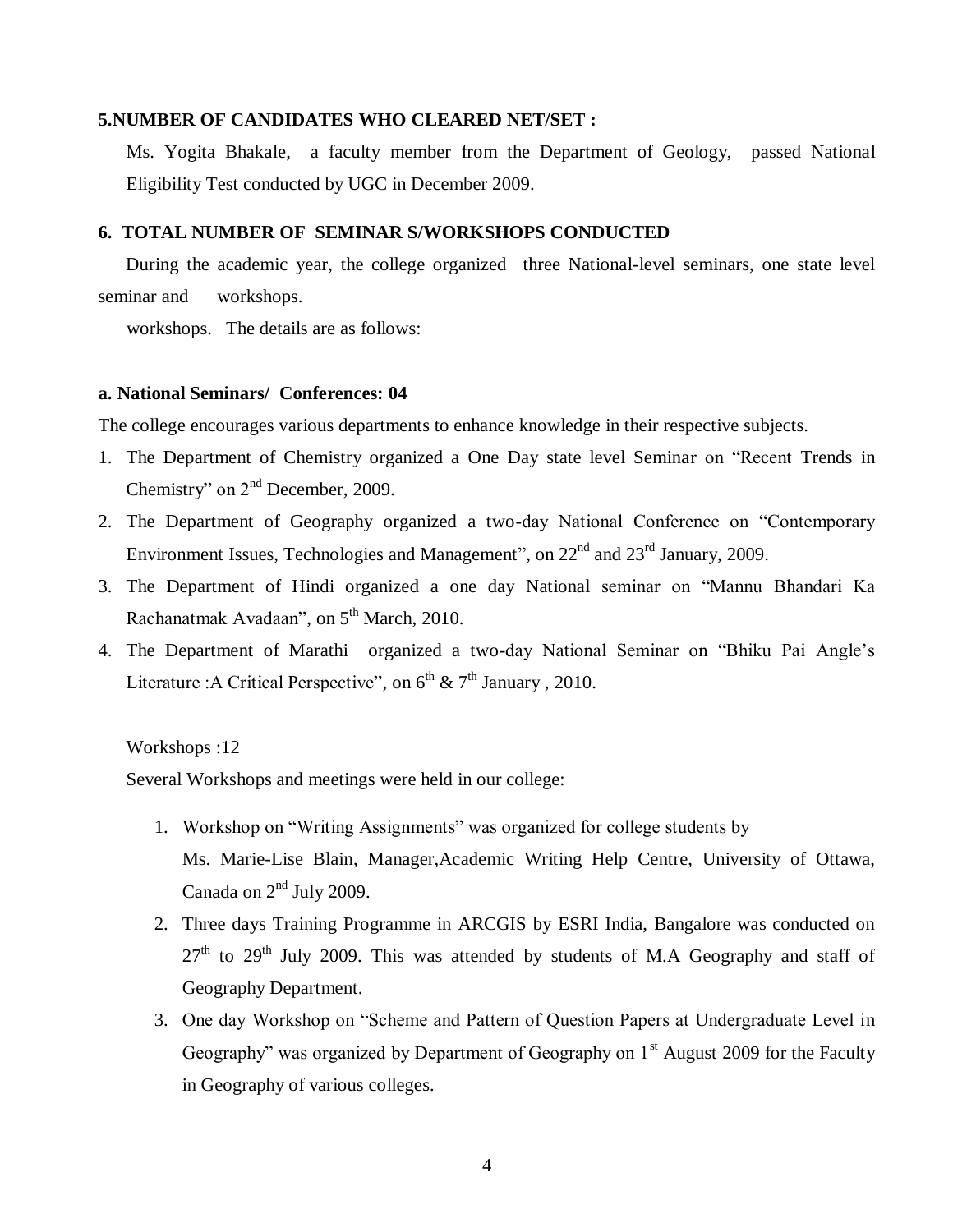- 4. A two-days training in ENVI Image Processing Software by Sierra Atlantic, Hyderabad was conducted on  $19<sup>th</sup>$  and  $20<sup>th</sup>$  August 2009. This was attended by students of MA Geography Part II, PG Diploma in Geoinformatics, and staff of Geography Department.
- 5. One-day Creative Writing Workshop was organized by Department of English on  $26<sup>th</sup>$ September 2009.The resource person was Mr. Mukesh Thali.
- 6. A two day workshop on "Animal Cell Culture Techniques" was organized by Department of Zoology on 4<sup>th</sup> and 5<sup>th</sup> November 2009.
- 7. A workshop on "Essentials of Written Communication" was organized by Writing Centre on 9<sup>th</sup> November 2009.
- 8. The Konkani Department organized "Katha Kavita: Tantra Ani Mantra" workshop for the Higher Secondary Section students from Salcete Taluka on  $10<sup>th</sup>$  December 2009.
- 9. A workshop was conducted on "Disaster Management" for teaching and non –teaching staff members on  $12<sup>th</sup>$  December 2009.
- 10. OIT conducted a workshop on "The technique of uploading notes on CLAAP" on  $17<sup>th</sup>$ December 2009.
- 11. Workshop on "Essentials of Academic Writing" was organized by Writing Centre on 9<sup>th</sup> February 2010.
- 12. A workshop on "LATEX- Mathematical Application Software" was organized for College and Higher Secondary teachers of Mathematics, Computer Science, Economics and Geography on  $21<sup>st</sup>$  April 2010.
- 13. The Department of Computer Science, in collaboration with Agile Foundation and CSI, organised a two -days workshop on 25<sup>th</sup> and 26<sup>th</sup> September, 2009 on **Agile methodology**.

#### **7. RESEARCH PROJECTS:**

- a. Mrs. Anagha D. Dicholkar (Chief Investigator) was awarded a Minor Research Project "Velips in Goa – their society, problems and prospects" in Geography funded by University Grants Commission.
- b. Dr. Roopa Belukar was awarded a Minor Research Project "Synthesis, characterization, Biological activity of some metal complexes" in Chemistry funded by University Grants Commission.
- c. Dr. Nandini Fernandes received a Minor Research Project in "Paternal alcohol consumption: its effect on the offspring, Genetic and pathological evaluation of sperms". in Geology funded by University Grants Commission.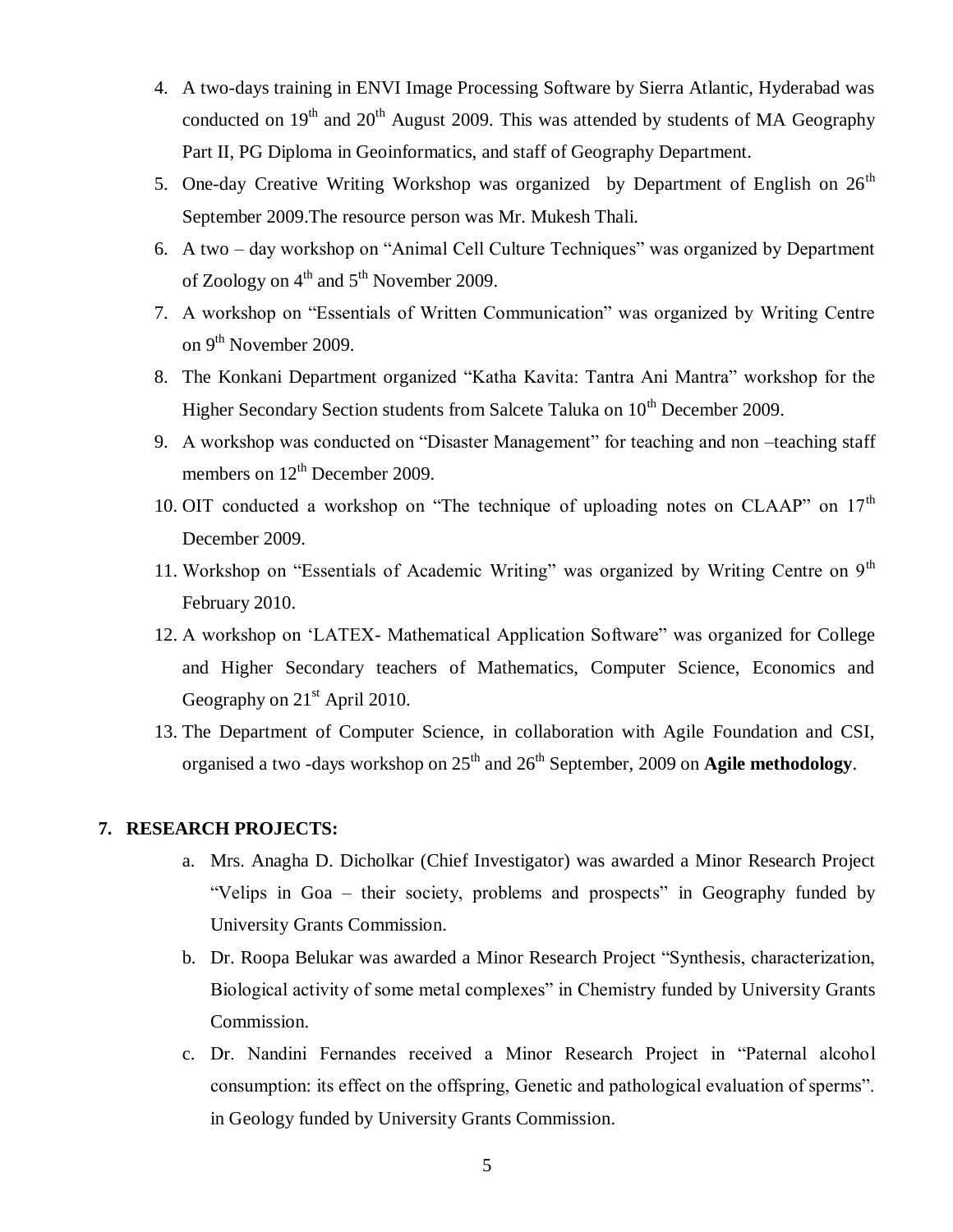# **8. PATENTS GENERATED , IF ANY : NIL.**

# **9. NEW COLLABORATIVE RESEARCH PROGRAMMES:**

Dr Uma Masur Collaborated with Malaria Research Centre, Panjim – Goa to work for her minor research project.

# 10. **TOTAL RESEARCH GRANTS RECEIVED FROM VARIOUS AGENCIES**

UGC Research Grants/Other Agencies

| <b>Total:</b>            | Rs. 2,14,000/- |                 |
|--------------------------|----------------|-----------------|
| Dr Roopa Belurkar        |                | $-Rs.$ 42,500/- |
| Dr Nandini Vaz Fernandes |                | $-Rs. 84,000/$  |
| Mrs Angha .Dicholkar     |                | $-Rs. 87,500/$  |

**(Rupees Two Lakhs fourteen thousand only)**

# 12. **NUMBER OF RESEARCH SCHOLARS : 01**

Mrs. Anne Gomes D"Souza in Department of Botany. (Ph.D Programme)

# **13.CITATION INDEX OF FACULTY MEMBERS AND IMPACT FACTOR :**

The faculty members of this college have been publishing research papers in various research journals.

# **International :**

- 1. Dr. N.N. Sawant and Puranik Komal: **"Urbanization and marginalization of Local Communities – A Case of Gauddies of Margao Goa- India"** paper published in proceedings of 10<sup>th</sup> Asian Urbanization Conference, Hong Kong.
- **2.** Animesh Adhikari,(2009) **"Mining Overall Association Graph Using Mining Driven Data structures,"** Proceedings of 4<sup>th</sup> Indian International Conference on Artificial Intelligence, 2009, pp.290-305.

# **National :**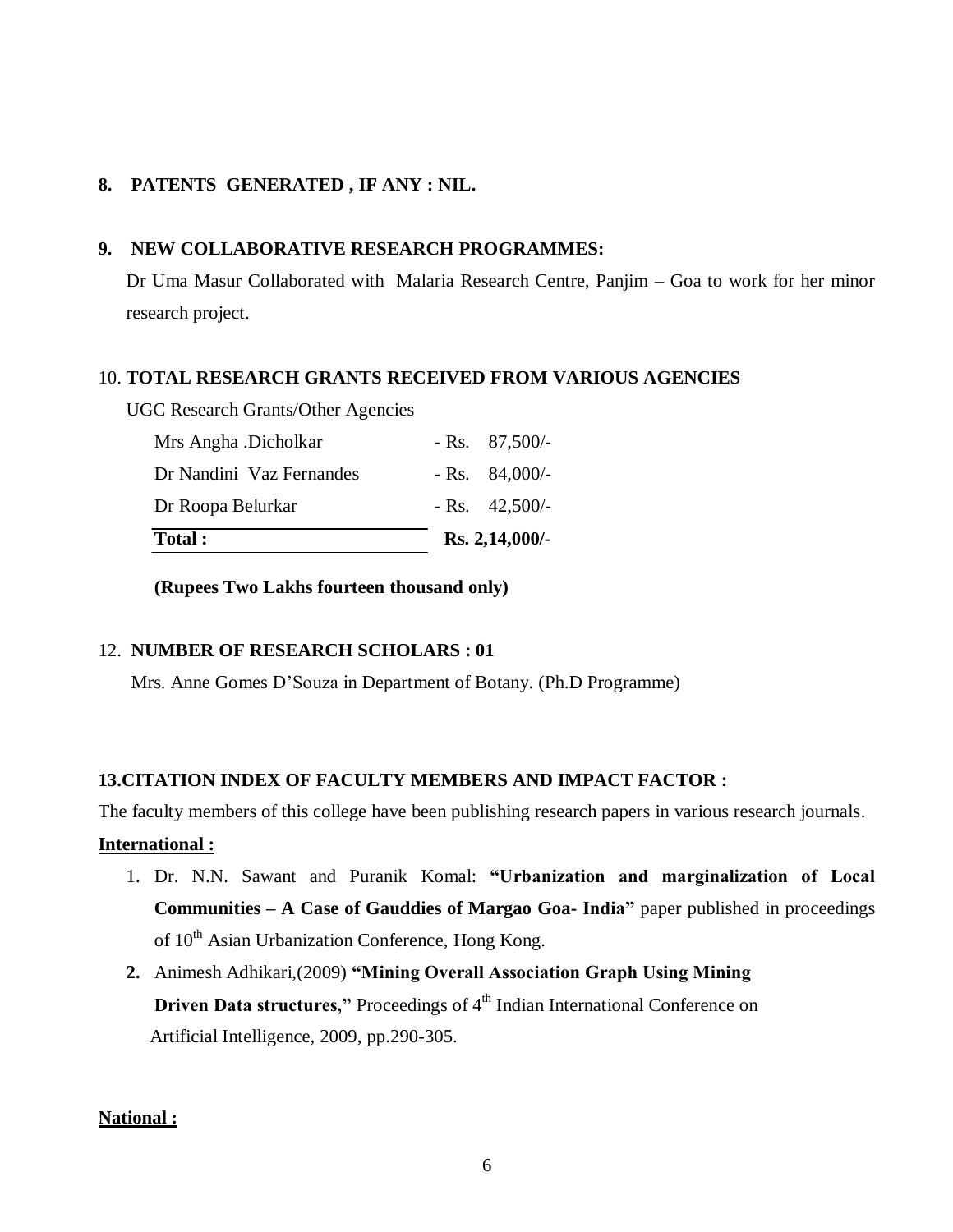- 1. Dr. Divakar K. Mesta: **"Cassipourea ceylanica (Gardn.) Alston (1925) (Rhizophoraceae) in Karnataka"** Research Paper published in an online journal "Journal of Threatened Taxa" 1(10):530-532 [\(www.threatenedtaxa.org\)](http://www.threatenedtaxa.org/).
- 2. Dr. N.N. Sawant: **"Coastal Tourism versus Local Communities: Change and Perception of Pagis – A Study of Traditional Fishing community of Palolem, Goa- India".** Paper published in 2009 in The Goa Geographer Volume V, No. 1, pp .40-46.
- 3. Dr. S.D. Gaikwad**: "Mapping the Historical Development of Kolhapur City using Remote Sensing".** Paper published in 2009 in The Goa Geographer Volume V, No. 1, pp. 129-135.
- 4. Tamuly Rupali (2009) **"Reconsideration of India's Food Security Program"**, article published in Deliberate Research – Journal, Vol 4, issue 4 pp1-6
- **5.** Tamuly Rupali (2010) **"Empowerment of Women through Panchayat Raj in Utarkhand"** published in Mahila Asahaktikaran – dasha – Disha , Gayatri Publications, 2010 , Pp85-91
- 6. Veeresh A V (2009)0 **"Dynamics of Industrial Waste Stabilization Pond Treatment Process"** Journal of Enviromental Monitoring and Assessment DOI 10.1007/S10661-009- 1150-Z

# **Paper published in Edited Books**

1)Sawant, Gaikwad and Ghatage (2010) –"*Coastal Tourism and Environmental Implication" in Contemporary Tourism Development: Issues and Challenges .* (ed.) Majumdar and Mishra, Rajat Publications, New Delhi . Pg 179- 193 ( ISBN 978-81-7880).

2) Majumdar D & Majumdar N(2010) **"Tourism & Terrorism-Prey Predator Implication"** *in Contemporary Tourism Development: Issues and Challenges* (ed.) Majumdar and Mishra, Rajat Publications, New Delhi . Pg 179-193 ( ISBN 978-81-7880).

**3)**Agarwal P and Tamuly R (2010) **"Tourism and Local Economics". A Case study of Uttrakhand** (ed.) Majumdar and Mishra, Rajat Publications, New Delhi .Pg 226-234 ( ISBN 978- 81-7880).

#### **Books**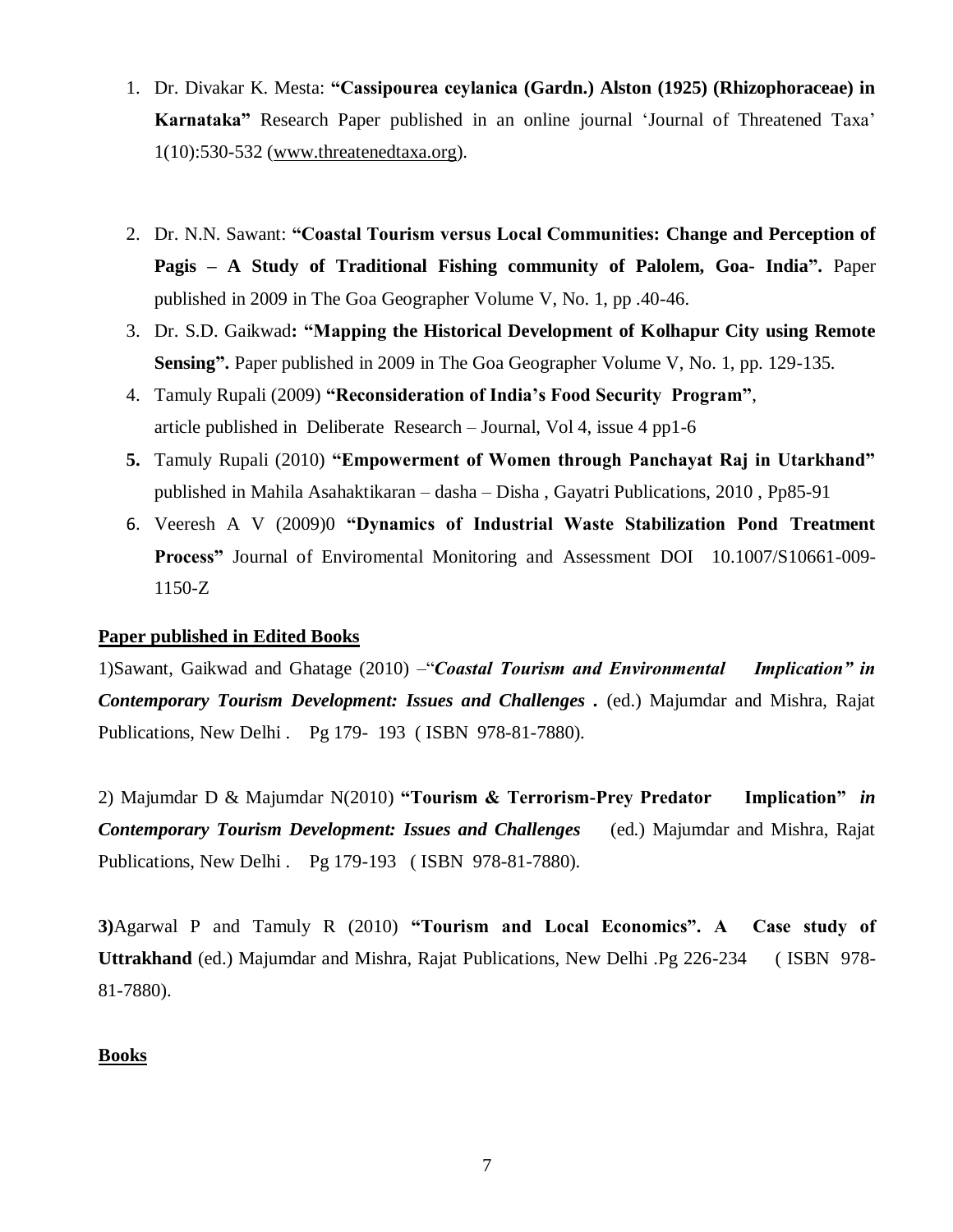- 1. Mr. Hanumant Chopdekar(2009) published two books a) **"Hari Amcho Temporary"-** a play **and b) "Kunvadim"-** a one Act Play.
- 2. Mr. Shrikrishna Adsul(2009) edited critical essays on travalogues of Mrs. Usha Panandikar, titled "Usha Panandikar Yanchi Pravasvarnane: Swarup Ani Chikitsa". Book was published by Gomantak Marathi Academy, Panaji.
- 3. Majumdar and Mishra(2010) "*Contemporary Tourism Development: Issues and Challenges –* " Rajat Publications, New Delhi . (ed.)( ISBN 978-81-7880)

# 14. **HONOURS /AWARDS TO THE FACULTY**

**Ph.D. Awarded** :

| S.             | Name          |      | Department    | Title of Thesis              | University |
|----------------|---------------|------|---------------|------------------------------|------------|
| N <sub>o</sub> |               |      |               |                              |            |
| 1              | Ms.<br>Jyosna | Naik | <b>Botany</b> | Taxonomic studies on genus   | Goa        |
|                | Dessai        |      |               | Impatiens L. (Balsaminaceae) | University |
|                |               |      |               | Northern and Central<br>of   |            |
|                |               |      |               | Western Ghats with special   |            |
|                |               |      |               | endemic<br>reference<br>to   |            |
|                |               |      |               | species"                     |            |

- a) Mr. Shrikrishna Adsul, Associate Professor(Marathi) won the "**Samiksha Puraskar**"Instituted by Supramanas Granthmala,Panaji.
- b) Mr. Hanumant Chopdekar was awarded Travel Grant to visit Jalna in Maharashtra, by Sahitya Academy for the year 2009-10.
- c) Dr. Nandkumar Sawant was awarded Travel grant to participate in the International Conference at Hong Kong, August 2009 by UGC

# 15. **INTERNAL RESOURCES GENERATED.**

- a) Self-financed courses : Rs. 32,94,190/-
- b) Add on courses : Rs.  $1,63,500/$ -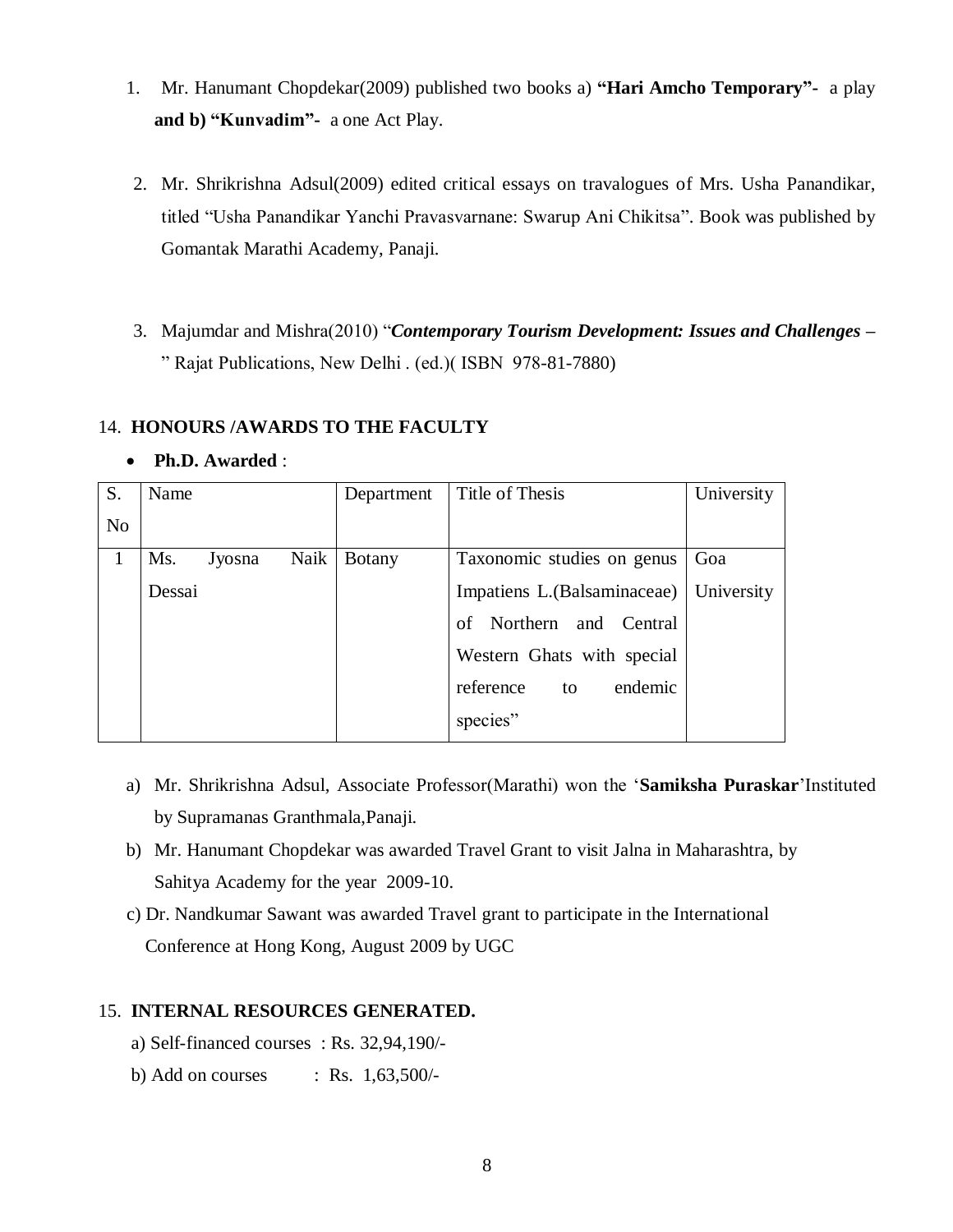| <b>Writing Course</b>          | 10,000   |
|--------------------------------|----------|
| Autocad Proffessional          | 6000     |
| Certificate course in French   | 6000     |
| Certificate course in Env.     | 3000     |
| Auditing                       |          |
| Certificate course in QA & QC  | 38000    |
| <b>Functional Hindi Course</b> | 6000     |
| Functional journalism Course   | 4500     |
| Hardware maintenance           |          |
| <b>Horticulture Course</b>     | 2000     |
| <b>Portuguese Course</b>       | 86500    |
| Script Writing in Marathi      | 1500     |
| Total                          | 1,63,500 |

**Total amount = Rs. 34,57,690/-**

# 16. **DETAILS OF DEPARTMENTS GETTING SAP, COSIST/DST, FIST**

# **ASSISTANCE / RECOGNITION:** NIL

#### 17. **COMMUNITY SERVICE**:

The following were the community outreach programmes carried out by our students:

- a) **Domestic Violence Programme**: NSS volunteers with Programme Officer participated the programme organised by Goa State Commission for Women at Ravindra Bhavan Margao, on 17-08-2009.
- b) **Nutrition Week Programme**: NSS volunteers participated in the inaugural function of the Programme organized by the Director of Health Services, Government of Goa a collaboration with Chowgule College, from 01-09-2009 to 07-09-2010.
- c) **AIDS Awareness Programme:**
	- i) Two NSS volunteers Mr. Edmer Hendricks and Ms. Nadia Vaz participated in the All Goa Inter-Higher Secondary Schools Quiz on HIV/AIDS held at Seminar Hall, in Secretariat, Porvorim Goa,organised by Goa State AIDS control Society, Panaji.
	- ii) On World AIDS Day, a Youth Rally was organised by NSS Unit in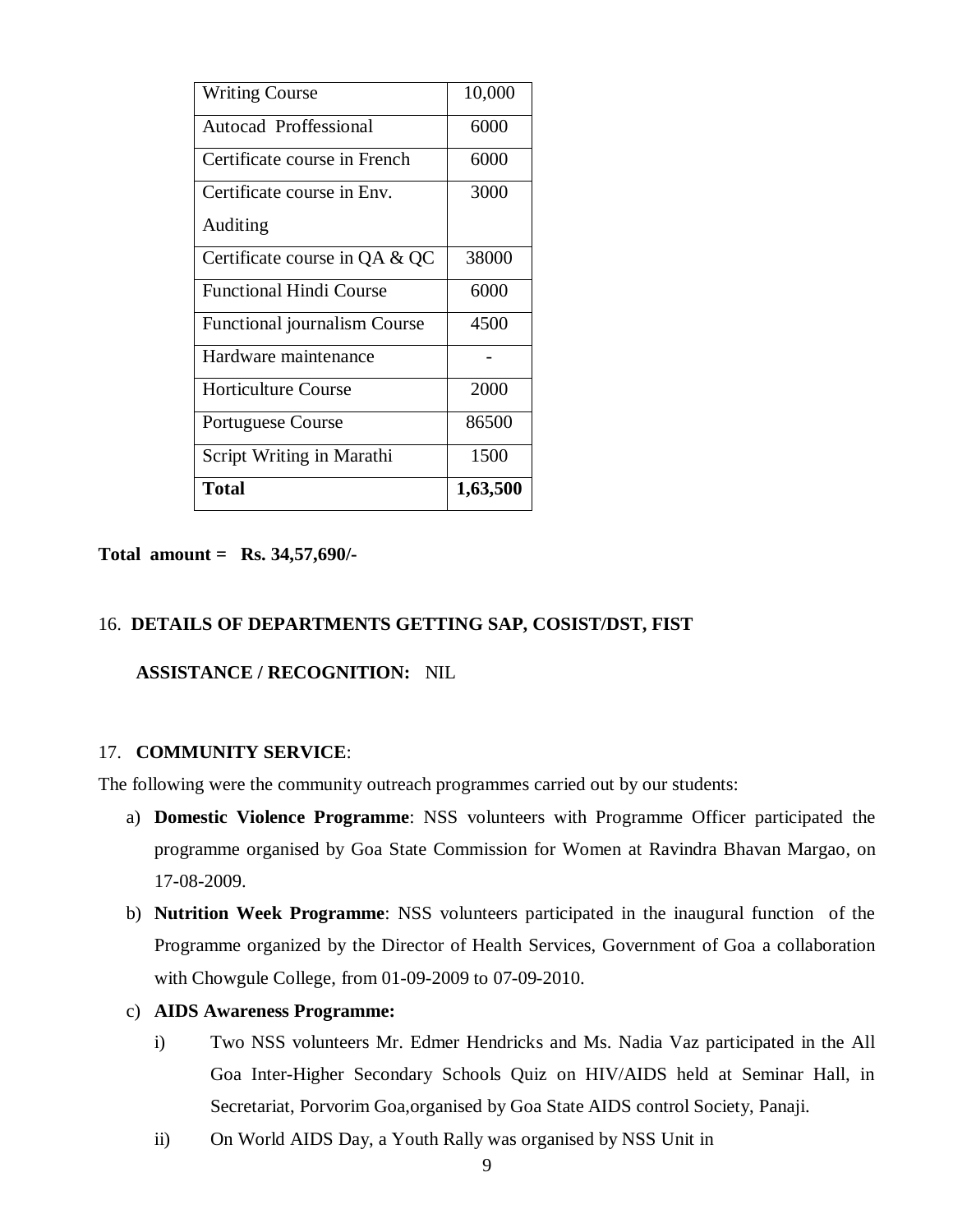collaboration with Visionaries (NGO) from Kadamba Bus – stand Margao to Municipal Garden, Margao, on 01-12-2009.

- iii) Anti ragging and Anti AIDS film was shown to the NSS volunteers followed by discussion on 19-09-2010.
- d) 25 NSS volunteers carried out educational survey for Sarva Shiksha Abhiyan, Govt. of Goa on 29-11-2009 and 30-11-2009.
- e) NSS volunteers participated in National Youth Programmes organized by Dept. of Youth Affairs, Govt. Of Goa, in various colleges from 12-01-2010 to 19-01-2010.
- f) Mr. Hanumant Chopdekar along with 110 NSS volunteers participated in Traffic Awareness Rally organized by MARG, Margao on 27-01-2010 along with Mr. Gurunath Kelekar, Freedom Fighter & Co-ordinator, Marg.

#### 18. **NUMBER OF TEACHERS AND OFFICERS NEWLY RECRUITED**:

Teaching : 33 (contractual and lecture basis) Non-Teaching : NIL

# 19. **TEACHING : NON- TEACHING STAFF RATIO :** 98:44

#### **20. IMPROVEMENT IN THE LIBRARY SERVICES.**

The College Library during the year continued to march to its mission of facilitating the creation of new knowledge through the acquisition, organization and dissemination of library materials. Library is fully Automated, all books are bar-coded and equipped with Electronic Technology based library security systems. Library has a collection of 57,724 titles. It subscribes 71 journals. Library provides Web-based access to its E-Resources procures from INFLIBNET: N-LIST Accessing 2100 E-JOURNALS and DATABASES and 49000 E-BOOKS, and also faculty and student can access Science Direct database for their projects and research work. The college has provided twenty laptops in the library for students' use. The WI-FI facility in the campus continues to attract users to bring in their laptops to have seamless access to print and electronic resources. In addition to E-Resources Library provides Past years E-Question Papers and Electronic Project titles to the users are also provided to the users .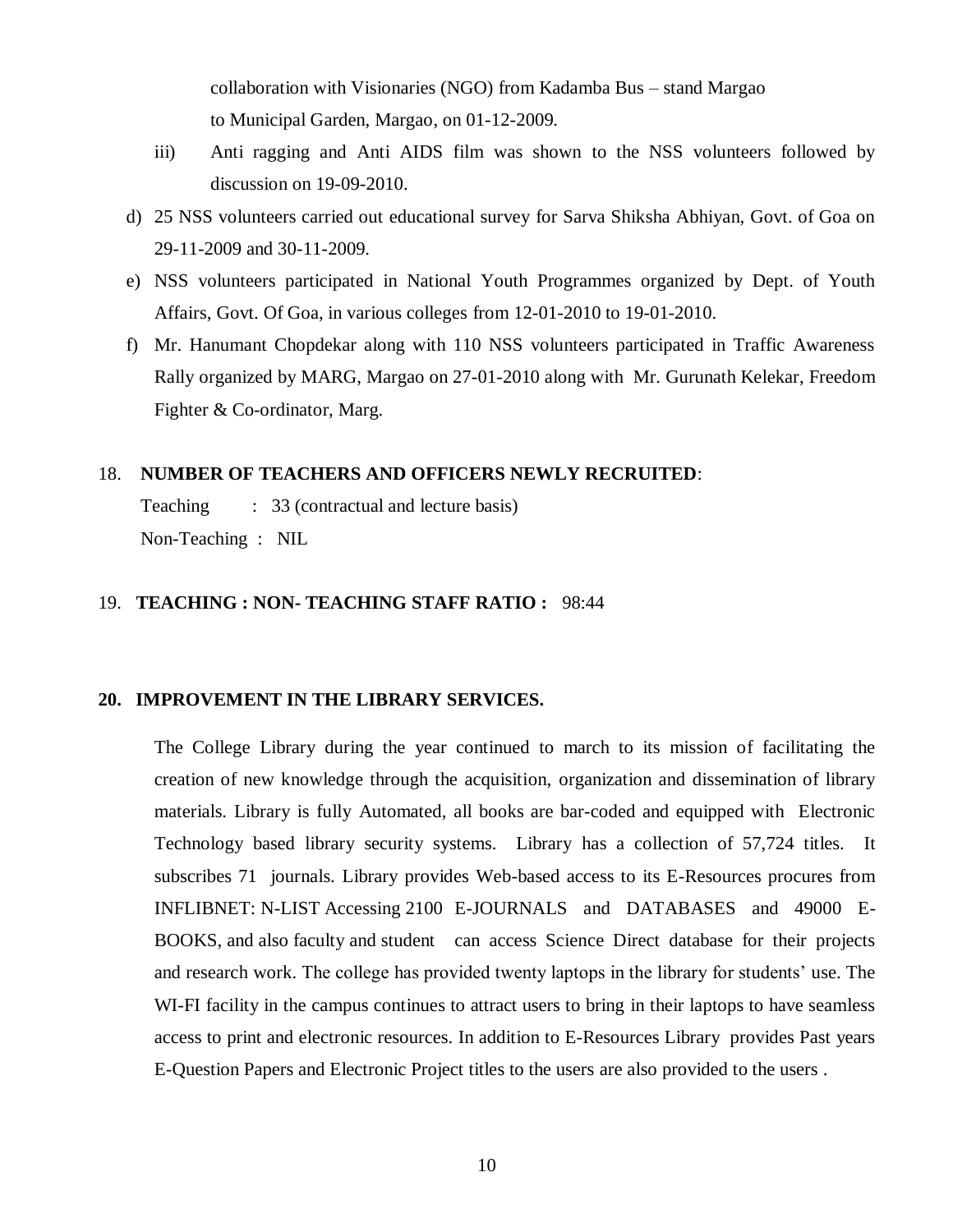# **21. NUMBER OF NEW BOOKS / JOURNALS SUBSCRIBED AND THEIR VALUE.**

**Books (2009-10)**

| Sr. No.                     | <b>Source</b>          | <b>Amount Spent</b> |
|-----------------------------|------------------------|---------------------|
|                             | Out of fee collection  | 2,24,263.28         |
| $\mathcal{D}_{\mathcal{L}}$ | Self-finance           | 1,25,916.29         |
| 3                           | <b>ICSSR</b>           | 24999.49            |
| 4                           | Hindi Management funds | 9375.50             |
|                             | <b>Total</b>           | 3,84,554.56         |

# **Journals (2009-10)**

| Sr. No. | <b>Source</b>  | <b>Amount Spent</b> |
|---------|----------------|---------------------|
|         | College Budget | 72098.00            |
|         | Self-finance   | 36244.70            |
|         | <b>Total</b>   | 1,08,342.70         |

Total number of 805 new books were purchased at a cost of Rs. 3,84,554.56/-

Total number of 71 journals & magazines were subscribed at a cost of Rs. 1, 08,342.70/-

# **22. NUMBER OF COURSES FOR WHICH STUDENT ASSESSMENT OF TEACHERS IS INTRODUCED AND ACTION TAKEN ON STUDENTS' FEEDBACK:**

The College has continued the student assessment of teachers for all the courses. At the end of the academic year, every teacher is assessed by the students for a course taught by the teacher. Based on the feedback, every teacher prepares an action plan which is discussed at the departmental meeting and subsequently with the Principal.

# **23. UNIT COST OF EDUCATION** (Unit cost =Total annual recurring expenditure

(Actual) divided by total number of students enrolled)

- **a)** Including the salary component Rs.47, 257/- for aided courses and Rs.29,040/- for self financed courses.
- **b)** Excluding the salary component Rs.4,508/- for aided courses and Rs.21, 299/- for self financed courses.

# **24. COMPUTERISATION OF ADMINISTRATION AND THE PROCESS OF ADMISSION, EXAMINATION RESULTS, ISSUE OF CERTIFICATES.**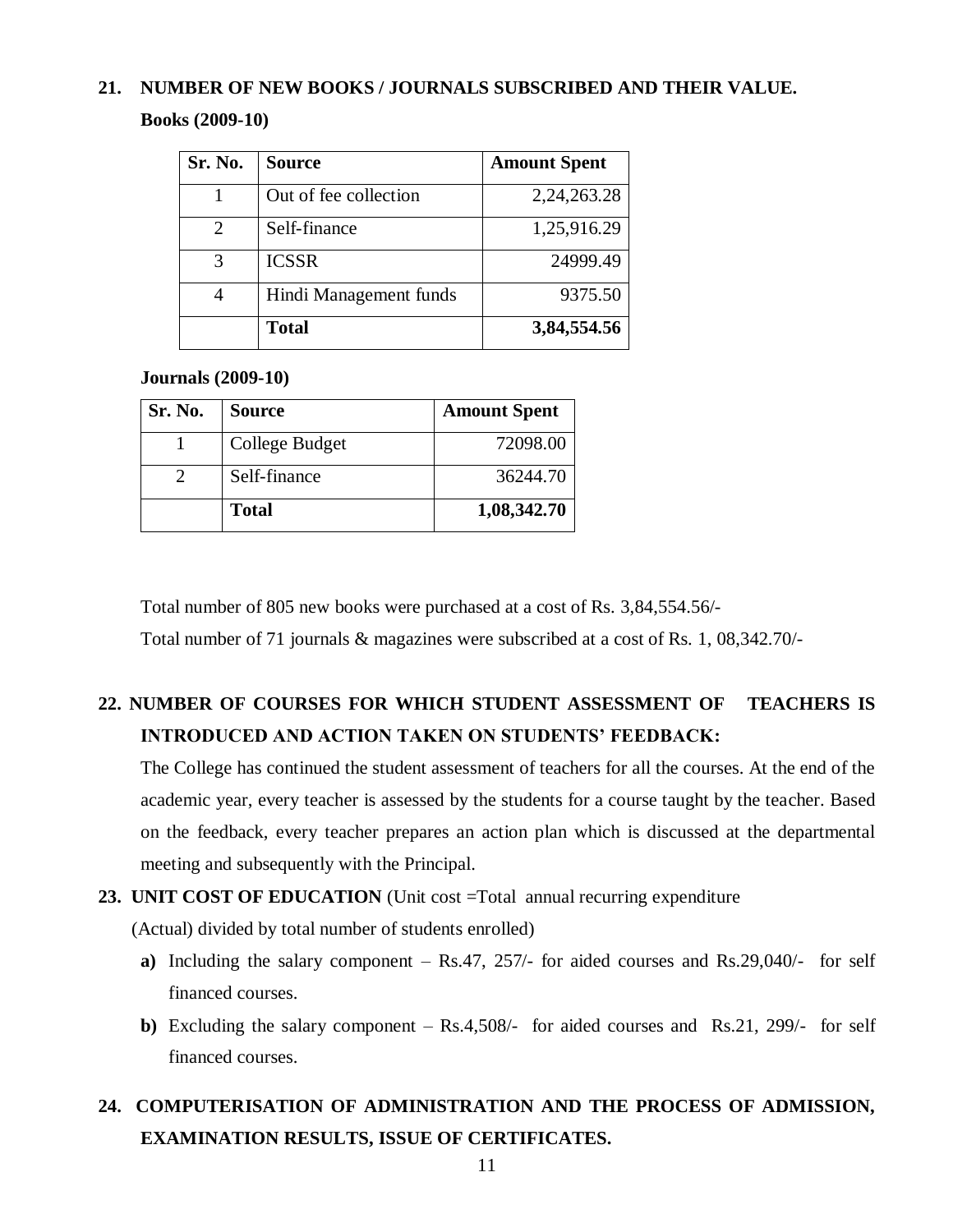The administrative system is fully computerized. All current records and institutional data, including accounts are computerized. The College has its own website providing details of all courses offered, various subject combinations and fee structure. Admissions are done online. Examination related work (results and preparation of marksheets) is also computerized.

 All types of forms ranging from admission form to withdrawal form for faculty and students are now available on the website.

 The information on our college website is continuously updated, which includes details of notices, upcoming events, as well as news items concerning our staff and students. The college offers generic email addresses to both staff and students.

#### **25. INFRASTRUCTURE**

The following infrastructural development was undertaken during the academic year 2009-10:

#### **New Computer Lab:**

The college has two well equipped air-conditioned computer labs, with 60 thin client computers available for the use of the students and staff.

#### **The Tiger Studio:**

The college is the first educational institution in Goa to have a full fledged studio for video and audio editing and production. The studio has been equipped with two video cameras (Make : Sony 1080 i  $\&$ HDV), 10 studio lights, 2 MAC machines & 2 window machines with FCP & Adobe Premium Pro for video recording and editing. Sound Forge software has been installed primarily for audio (sound) editing.

#### **Writing Centre**

The Writing Centre at the college is one of the first of its kind in India. Extending its availability to students from all disciplines and academic levels. The Writing Centre pro-actively pursues its mission of helping students become more effective and confident writers. The aim is to engage writers in conversation about their ideas and drafts and offer strategies to help them consider options and make effective writing decisions. The premises of the Writing Centre has separate cubicles for its faculty, where one-on-one sessions with students are conducted. There also is a separate and enclosed discussion-cum-conference room with a widescreen 45" LCD TV etc.

## **26. TECHNOLOGY UPGRADATION**

1. Two computer labs have been established with thin Clients Concept. 100 Thin clients are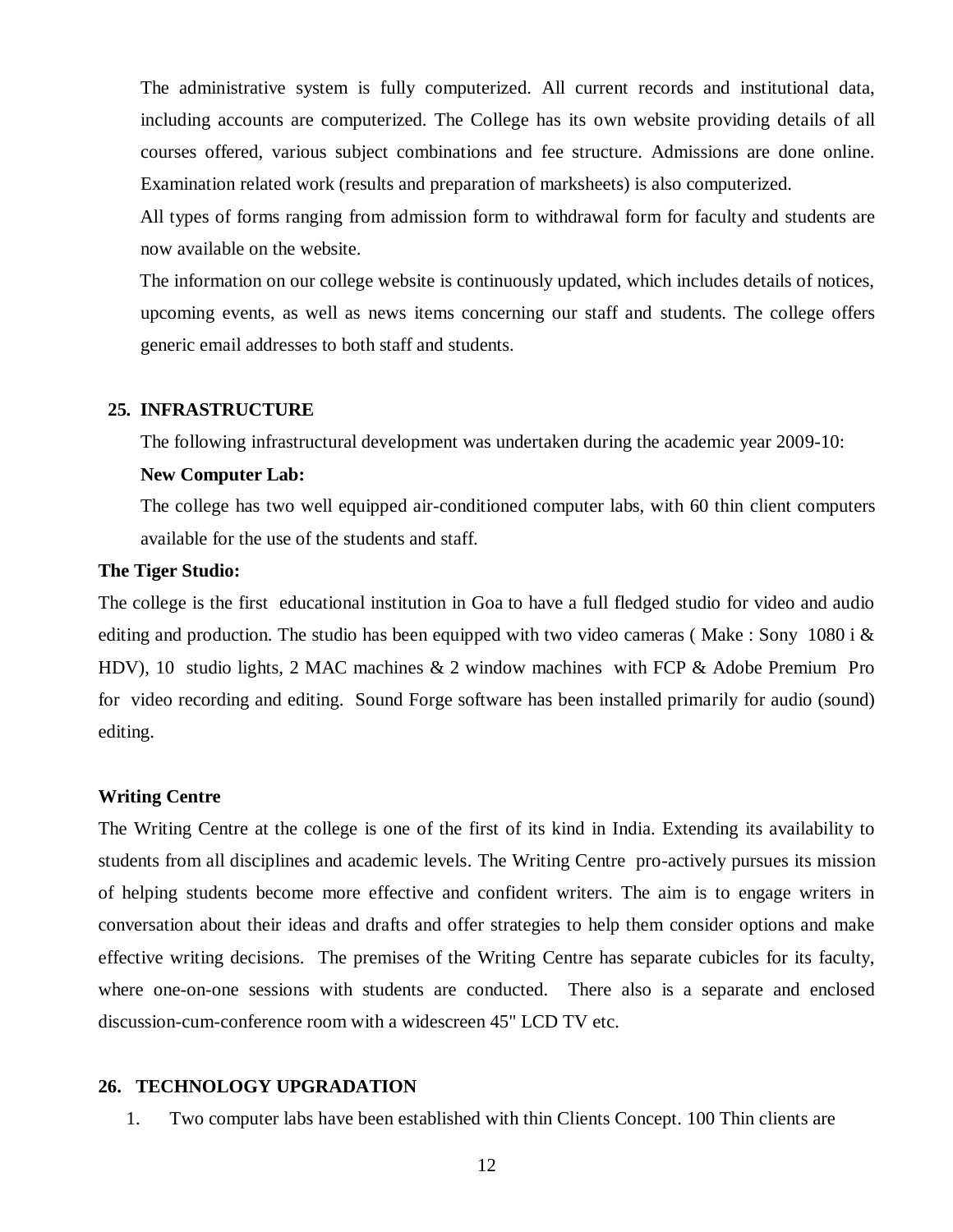purchased - Linux, 512 MB RAM, Atom processor, 512 MB IDE DOM.

2. Purchased 2 IBM Servers for Thin Client- Rack mount CPU, 8GB RAM Xeon X5450@3.0 GHz

 CPU- Quad Core, RAID 320 SATA HDD (HOT SWAP), Dual LAN 1GB Port and HOT SWAP

SMPS 2.

- 3. Purchased one hardware firewall Cyberroam-500i.
- 4. New networking was done for Computer Science Building with fibre connectivity from OIT.
- 5. New 36U Rack is installed in OIT.
- 6. 4Mbps BSNL leased lines.
- 7. 1Mbps BSNL SADA line from Chowgule Head office.
- 8. 6 LCD Projectors are put in 6 Classrooms.
- 9. GIS Lab is setup with networking with fibre connectivity from OIT & 20 high end machines.-

Core 2 Duo, 4GB RAM,160GB HDD.

- 10. 30 high end PCs purchased for M.Sc.I.T Lab.
- 11. 4 CCTVs are set in the psychology lab.
- 12. Windows 2008 server -2 nos purchased.
- 13. Escan Antivirus Campus licensing purchased.
- 14. KVM Switch is installed in OIT.
- 15. Mail Server & Web server is configured for St. Joseph School (Chowgule Education Society).
- 16. Website designed for St. Joseph"s Institute. Their admissions are online now.
- 17. Centralised UPS setup is done which gives connectivity to all Computer Science Labs, the entire A Block [Science Block], all Computer labs, Accounts, Administration, Staffrooms, Writing Centre, all Network Racks & all Wi-Fi Access Points.

# **27. COMPUTER AND INTERNET ACCCESS AND TRAINING FOR TEACHERS AND STUDENTS.**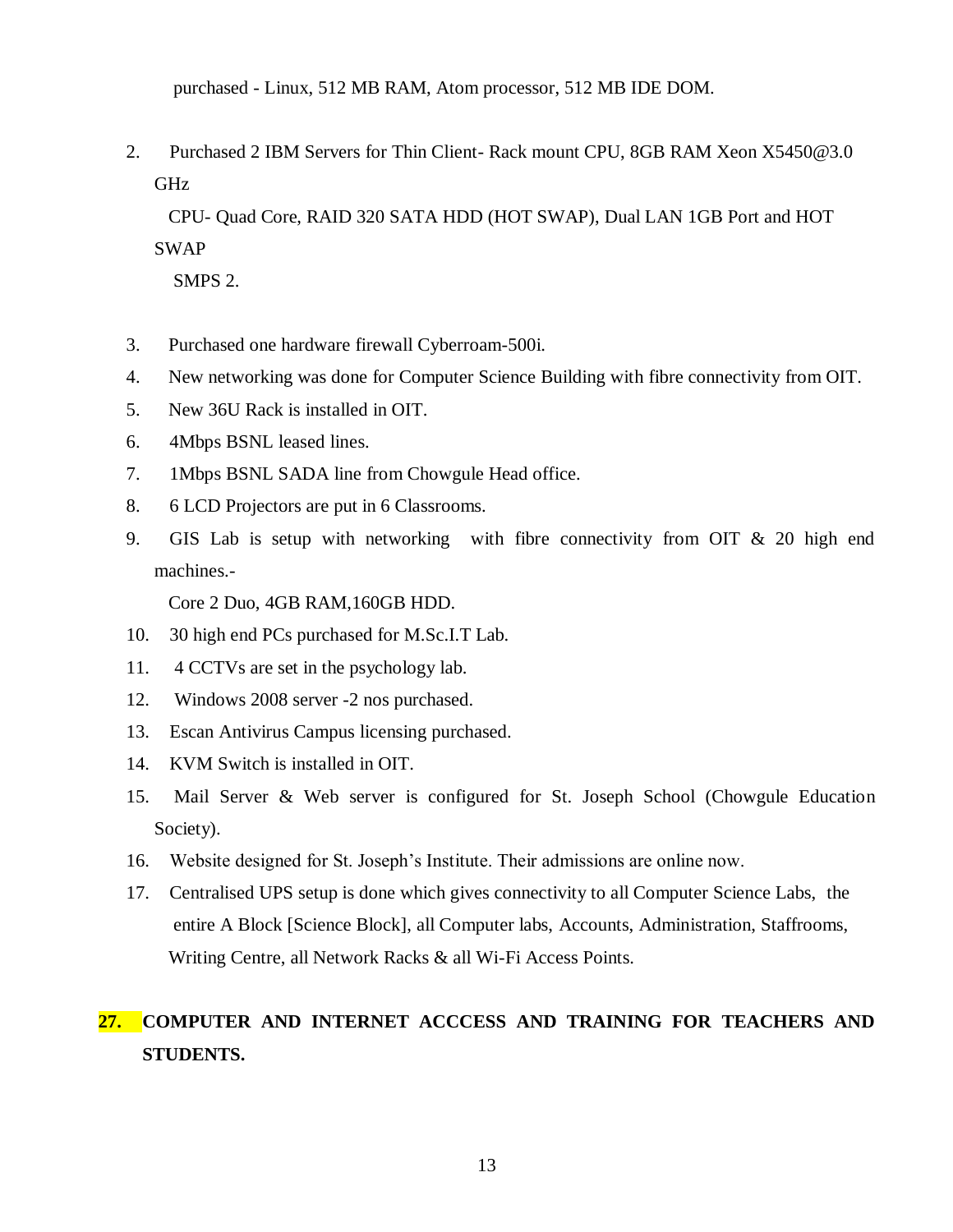The college provides free computer and internet access. Computer training is an ongoing process on the campus. All students admitted to the First Year (undergraduate courses) have to undergo IT training as a part of the curriculum.

The college has developed two computer labs with 65 thin clients for promoting wide usage of computer technology and internet. Many students and staff also bring their own laptops to the college for personal use.

The college also conducted a series of training programmes for newly appointed faculty members on uploading e-learning resources. Apart from this, two workshops, namely on Agile methodology and Computer-based Cartography and DTP for the benefit of students of computer science and geography, were organized.

#### **28. FINANCIAL AID TO STUDENTS**

The college provides financial aid to economically deprived students to pay their tuition fees or towards expenses incurred during field trips. This amount is paid out of the Principal"s Contingency Fund. The amount spent in this regard was Principal"s Contingency Fund : 8018/- Students' Aid Fund :10500/-

The total amount disbursed during the year was Rs.18518/-.

#### **29. ACTIVITIES AND SUPPORT FROM THE ALUMNI ASSOCIATION.**

The Alumni of the college collaborated with the NSS unit of the college in organizing a Blood Donation Camp. The Alumni of the college is also actively involved in placement activities for students.

# **30. ACTIVITIES AND SUPPORT FROM THE PARENT – TEACHER ASSOCIATION:**

There is no formal parent-teacher association in the college. Nevertheless, parents and teachers come together for the purpose of mentoring the students.

#### **31. HEALTH SERVICES:**

The college has an understanding with a hospital located within half a kilometre from the college. Emergency cases are usually referred to this hospital. First Aid kits are available in the college at various locations. The college also has a stretcher and wheel chair in case of emergency to mobilize the patient.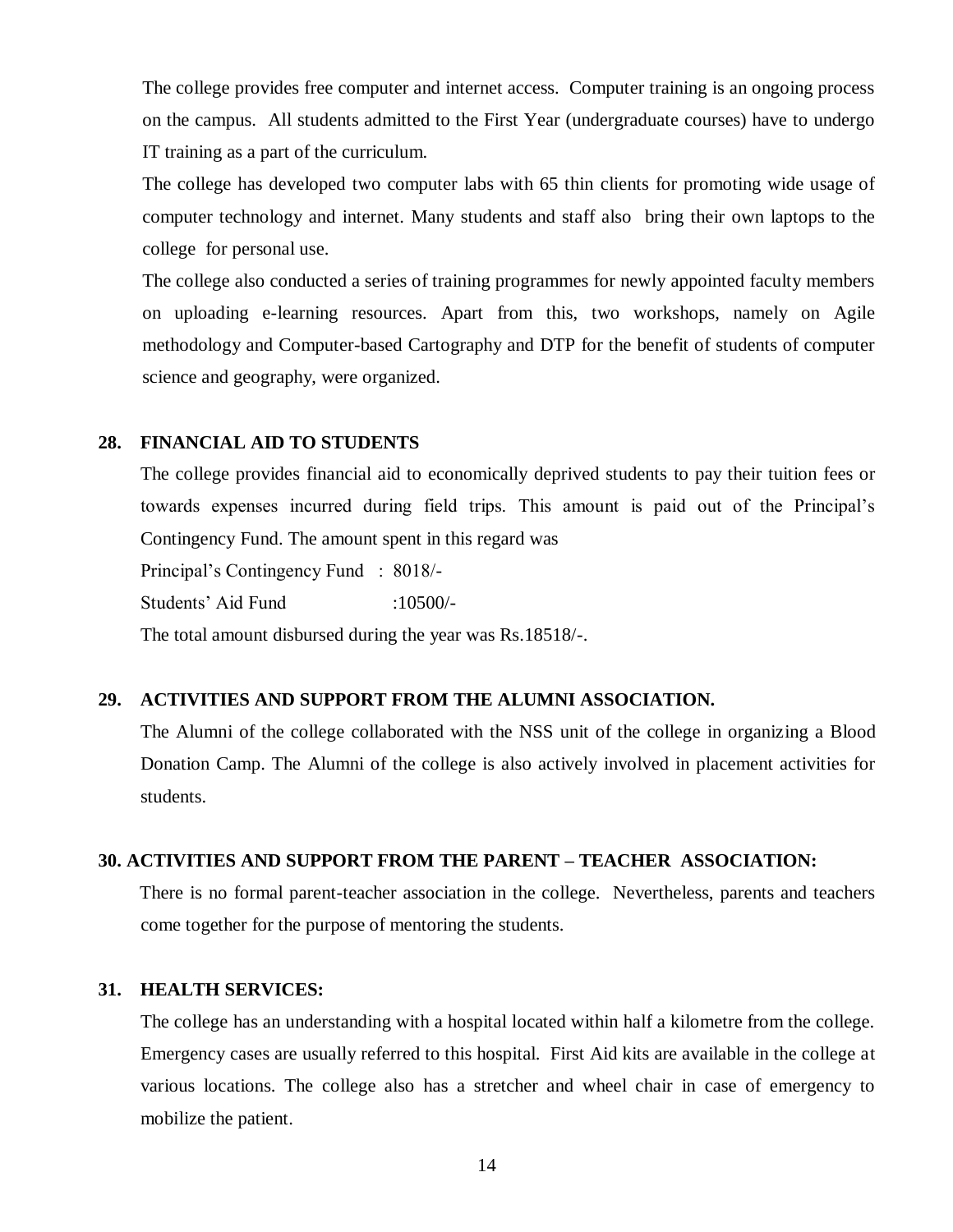Within the campus the college has a physiotherapy and rehabilitation centre.

# 32. **PERFORMANCE IN SPORTS:**

#### **The performance of the college in sports is as follows :**

 **College team performance at the University level -** winners in Handball (men) and runners up in Cycling, Tennis & Body Building

## **Individual Achievements :**

- a) Miss. Alfreeda D"Silva won gold medal and Miss. Rodrigues Ninoshka Adhithi won bronze medal in Taekwondo.
- b) In athletics. Sprint & Bronze medal in Long Jump, Miss. Farina Martin won Bronze medal in 400 mts. Sprint Mr. Anand Gujrar won Silver medal in 100 mts & 200 mts Miss. Subin Varghese won silver medal in High Jump
- c) Miss. Sukanya Chari & Miss. Shruti Shanbhag played at National level.
- d) The following students represented the Goa University and Goa State at Nationals:
	- Elroy Pinto, Salvador D"Silva ,Vicky Colaco, Mohan Prabhudesai and Yogesh Naik (Handball).
	- Yasmin Khan, Sarah Pereira, Kimberly Afonso, Rhythm Warik Handball
	- Durgesh Prabhugaonkar ( Baseball)
	- Alok Shirodkar, Keenan Vaz( Cricket)
	- Innocencia Mirand (Taekwondo)
	- Shallum Pires, Joshua Vaz, Rowllin Borges, Joston Pereira, Flody D"Souza, Vncy Alvito Fernandes, Oswin Rodrigues ( Football)
	- Krishan Naik (Body Building)

# **33. INCENTIVES TO OUTSTANDING SPORTSPERSONS**

The College has instituted special sports scholarship ranging from Rs. 500 to Rs. 10,000/- for meritorious sports persons. Under this scheme, an amount of Rs. 71,500/- was disbursed to 38 students , based on their performance.This year 9 students received scholarships of Rs. 5000, 24 students received scholarships of Rs. 1000 and 5 students received scholarships of Rs. 500

# **34. ACHIEVEMENTS OF THE COLLEGE : (only Institutional achievements should be mentioned).**

15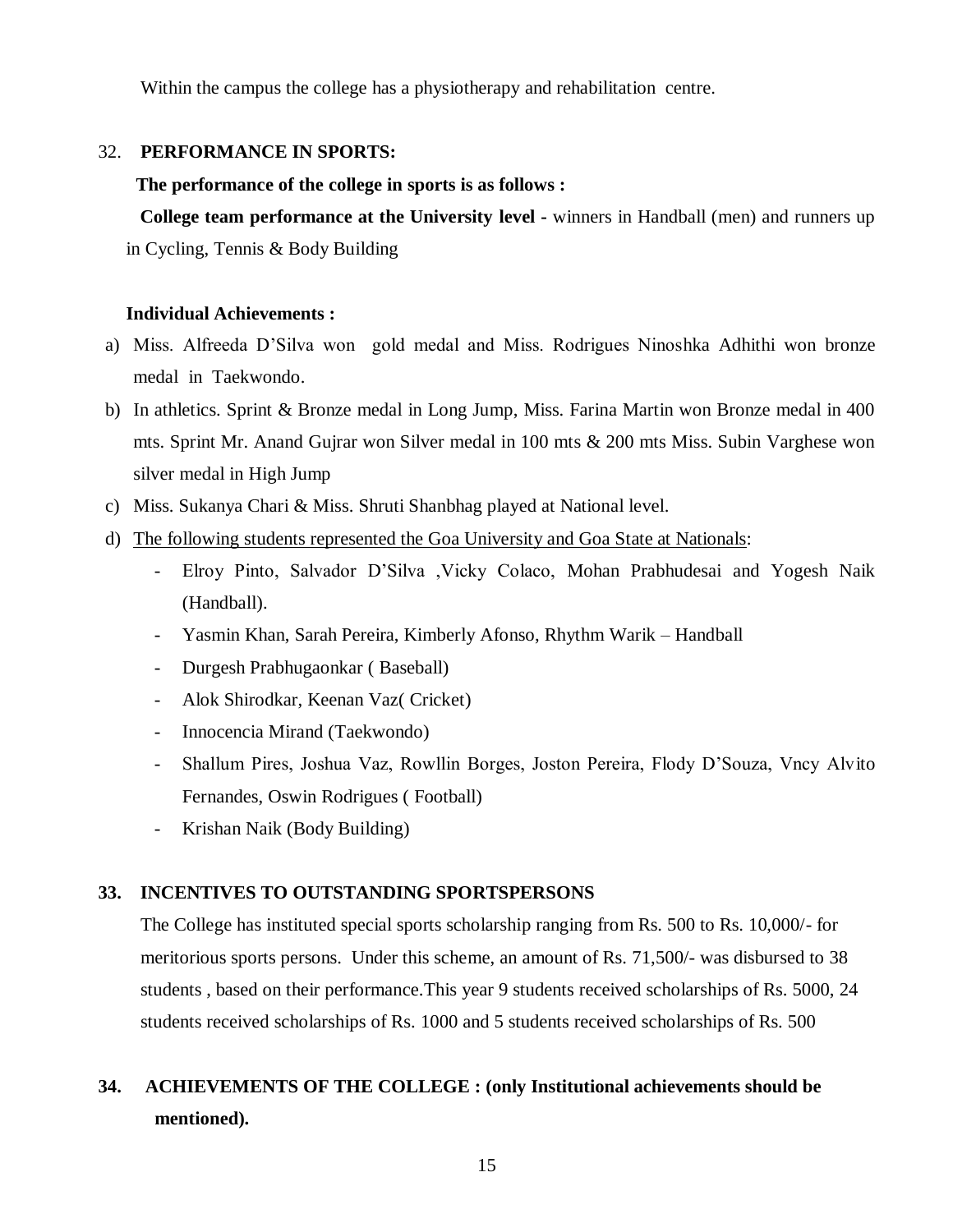The College received J.P. Naik citation(Award) for excellence in the field of education in State if Maharashtra,Goa and Karnataka instituted by Ramchandra Mahadev Madhyakar Education Society, Kolhapur.

The college Magazine "Vidya" won the best Magazine for the year 2008-2009.

#### **35. STUDENTS' ACHIEVEMENTS AND AWARDS**

- a) Ms. Mavis Henriques of T.Y.B.A won the Best student , Hira Wagh award for the year 2009- 2010.
- b) Praveen Gad, a Student of M.A part I received Mineral Foundation of Goa scholarship.
- c) Miss. Sweta Shirodkar received "Mrs. Pratima Naik Award" for highest mark in M.A Geography.
- d) Ms. Deepali Devidas Naik received a special prize at the undergraduate level for highest marks in Konkani at the final year B.A
- e) Miss Natasha Gomes stood first in the Arts Stream at T.Y.B.A University Exams and Miss. Akashata Bhat stood First among students offering six units in English at the T.Y.B.A University Exams.

# **36. ACTIVITIES OF THE GUIDANCE AND COUNSELLING UNIT.**

Disha Counseling Cell Activities June 2010 onwards:

- 1. Mrs. Kavita Borker addressed parents at Sarvodaya Educational Society"s High School, Curchorem, on  $17<sup>th</sup>$  July, 2010.
- 2. Mrs. Kavita Borker addressed parents at the Carmel Higher Secondary School, Nuvem, on  $7<sup>th</sup>$ August 2010.
- 3. The Cell conducted a Talk on Careers in the New Economy by Dr.Amir Ullah Khan for T.Y& S.Y B.A, B.Sc students on  $10^{th}$  December 2010.
- 4. Mrs. Kavita Borker addressed the students of  $X<sup>th</sup>$  Std at Ekta Yuva Mahotsav, Quepem, Balli on  $1^{\text{st}}$  January 2011.
- 5. The Cell conducted a workshop on "Effective Study Skills & Career Guidance" for 4 Higher Secondary's on  $8<sup>th</sup>$  January, 2011.
- St. Alex H.S.S- Curtorim, Multipurpose H.S.S-Borda, Jawaharlal Nehru H.S.S-Fatorda And Fr. Basilio Andrade H.S.S,Majorda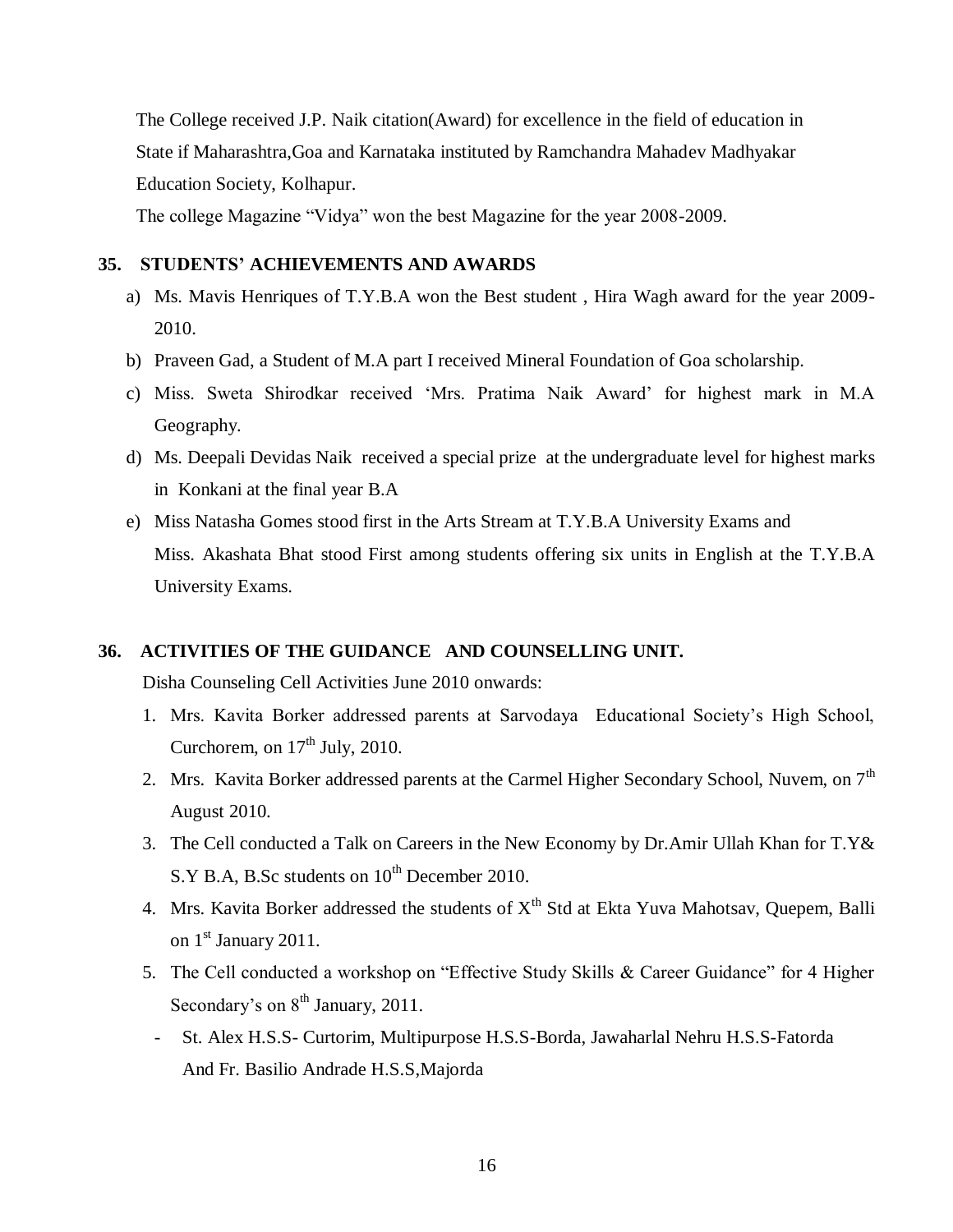#### **37. PLACEMENT SERVICES PROVIDED TO STUDENTS:**

The Placement Cell of the College provides database of T.Y.B.A./B.Sc. students to the prospective employers such as Tata Consultancy Services, Mumbai; ICFAI, Margao; Indoco Remedies Ltd., Verna; Goa Science Centre, Panjim; Titan Watches, Verna; Azul Mineral Waters, Sankhwal; etc.

As a result of this, 17 students were selected by the following companies:

Miss. Nivette Angelina Fernandes -SESA Goa Pvt. Ltd.

Miss. Leanne Fernandes - Wipro BPO, Pune.

Miss. Sampada Desai, Miss Shivapriya Hazare & Mr. Nazib Shaikh - Andrew Telecom.

Mr. Beryl Gonsalves - Tech Mahindra.

Mr. Rahul Gavade & Mr.Mahesh Pawar - Genesis Interantional Andheri (E)

Mr. Manoj Choundaj, Mr. Suresh Tukanawar , Mr.Gauspak Mulla & Mr.Arun

Belanke – Synergy Env. & Engg. Solution , Thane.

Miss. Shrutika Dessai, Miss. Shriti Parate & Miss.Sunanda Vijayan – Turbosketch, Vasco. Mr. Subodh Naik & Mr. Vivek Rane – Transverse Technology, Miramar.

# 38**. DEVELOPMENT PROGRAMME FOR TEACHING & NON TEACHING STAFF : Nil**

#### **39. OTHER ASPECTS**

#### **Participation in Extra Curricular Activities**

- a) Ms. Poorva Gude bagged the third place at the Poets Meet organized by C.E.S. College and consolation prize in poetry writing competitions organized during the Tenth Yuva Sahitya Sammelan jointly organized by Government College, Quepem and Goa Konkani Academy.
- b) Ms. Pooja Parab bagged the second place in screenplay writing
- c) Mr. Purushottam Verlekar bagged second place in skit writing.
- d) Our students bagged second place in PSYGNUS, a state level intercollegiate competition conducted by the Post-graduate Department of St. Xavier's College, Mapusa on 12<sup>th</sup> January 2010.
- e) Students of Psychology bagged third place in PSYCHOZEST, a state level intercollegiate competition conducted by the M.E.S College, Vasco on 18<sup>th</sup> February 2010.
- f) Ms. Mavis Henriques of T.Y.B.A won the Best student , Hira Wagh award for the year 2009- 2010.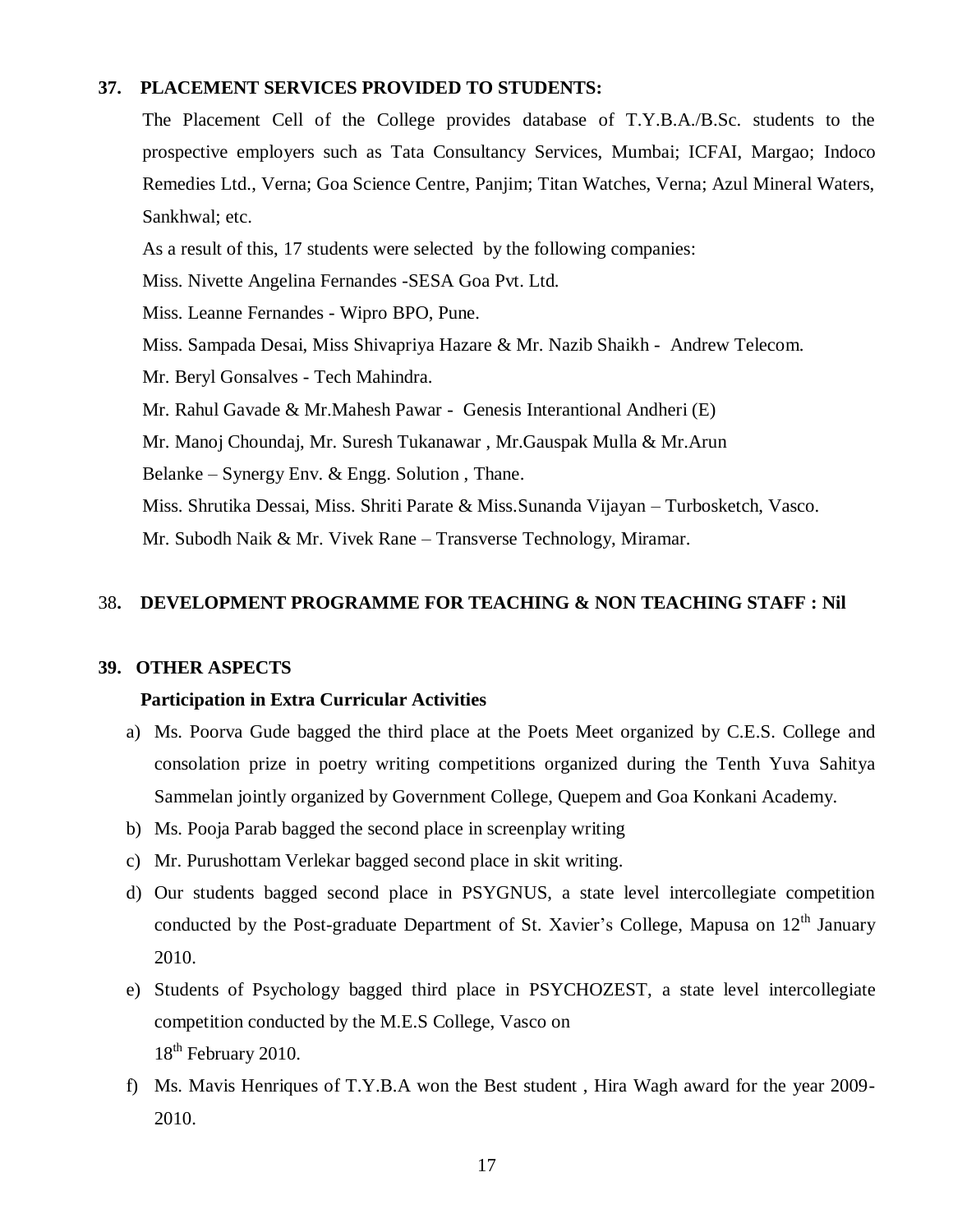- g) Mast. Akash Telgu stood 3rd at state level "Abhang gayan" held at Cultural event Organized by Government college, Khandola-Goa.
- h) Mast. Purushottam Verlekar secured 1st place at 12th YUVA KONKANI SAHITYA SANMELAN held at Mashem Kankon and also stood 2nd in state level "kavya jagor" competition held at Cultural event Organized by Government college, Khandola-Goa.
- i) Miss Gargi Lotlikar and Miss Tejal Chipkar secured 2nd place in Inter-collegiate "eco-friendly rangoli" competition organized by Narayan Zantye College-Bicholim.
- **j)** 13th Dec, 2010, St. Xavier''s College, organised an Intercollegiate I.T. fest XB: "Field of Honour" and our students bagged the following prizes: 1. Parnaksh Kulkarni and Mereeva Afonso-1st place in project your college. 2. Kaustubh Naik and Trisha Rodrigues-1st place in tech debate. 3. Pravin Dsilva and Pranav Mhapsekar-1st place in catch the bugs(debugging).

## **Healthy Practices :**

1. Bench Marking

The College has twenty academic departments and each department continually seeks to have itself benchmarked the best in the nation. This year, faculty members from the Departments of Chemistry, Botany, Zoology, English, Hindi, Marathi, History and Economics visited their counterparts in other well-known departments in their respective subjects. Mr. S.P.S Kakodkar and Dr. Antao visited St. Joseph's College, Bangalore from the  $8<sup>th</sup>$  to the  $10<sup>th</sup>$  of September, 2009. Mrs. Rajeshree Desai, Dr. Sonia Fernandes and Mrs. Sarita Naik Tari visited St. Xaviers College, Mumbai, form  $11<sup>th</sup>$  to  $13<sup>th</sup>$  Feb 2010 for the purposes of benchmarking. Dr. A.V. Veeresh and Dr. Uma Masur visited the Department of Botany, Birla College of Arts, Science and Commerce and Vaze College of Arts, Science and Commerce, Mumbai.

- 2. Promoting extensive use of Technology
- 3. Promoting students for overall development.
	- a. **Faculty involvement in research** : Two faculty members were awarded Ph.D and many faculty members published research papers during the academic year 2009-10.
	- b. **Infrastructural development**: Since the last three years, there has been remarkable infrastructural development on the campus. The new additions to the campus are :
		- (a) Human Genetics Lab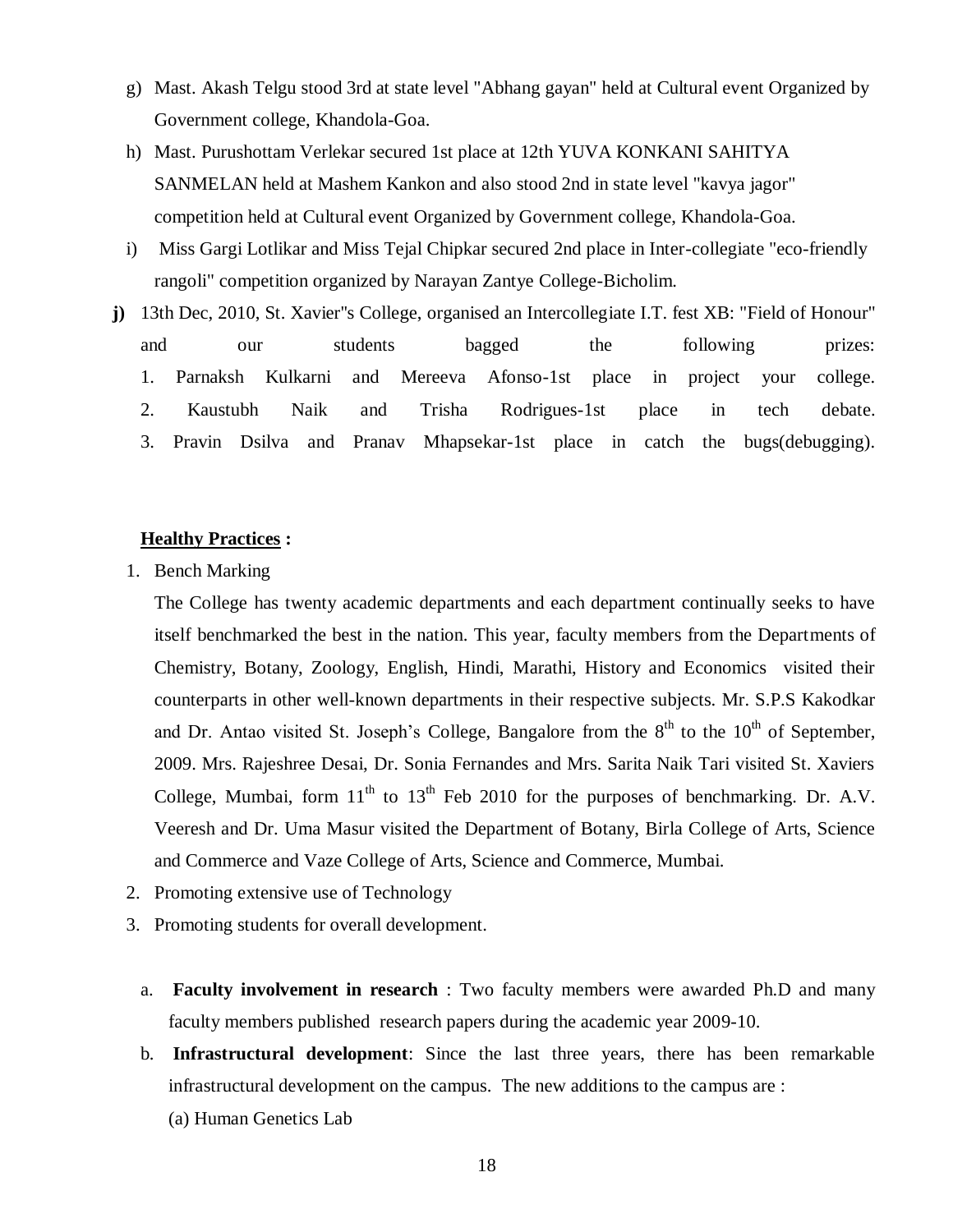(b) The Chowgule Sports & Fitness Centre and the Chowgule Orthopedic & Sports Medicine Centre"

- (c) Two computer labs
- (d) Three additional Conference rooms
- (e) A separate Writing Centre.
- (f) Tiger's Studio.
- c. **Departmental activities :** Many departments have taken up initiatives to have their own departmental newsletters, celebrate department day and to conduct intercollegiate events. This gives an opportunity to students and faculty to interact and to develop and improve the organizational skills.
- d. **Signing of Memorandum of Understanding :** The college has taken a step forward by establishing contacts with other institutes and organizations for further development. During this academic year , the college signed MOU with:

i) **Sangath**, (NGO working towards youth development and mental health). It undertakes counseling and training programmes.

- ii) **Centre for Portuguese Language & Culture** :
- **In July 2008, the college inked a Memorandum of Understanding with the Instituto Camoes, Portugal under the Foreign Ministry of Portugal, to establish our Centre for Portuguese Language & Culture (CPLC). The objective of the CPLC is to encourage the learning of Portuguese language and deepen the understanding of Portuguese culture.**

iii) **VAYAM**, an initiative to promote archery as a sport in the colleges and schools.

#### **ACTION PLAN FOR THE YEAR 2009-2010**

- 1. To further enhance use of ICT (Information Communication & Technology) in teachinglearning process with focus on standardisation of learning resources.
- 2. To introduce new courses at various levels.
- 3. To increase support services for the benefit of the students.
- 4. To encourage and motivate faculty members to undertake research related activities.
- 5. To promote sports and curricular activities.